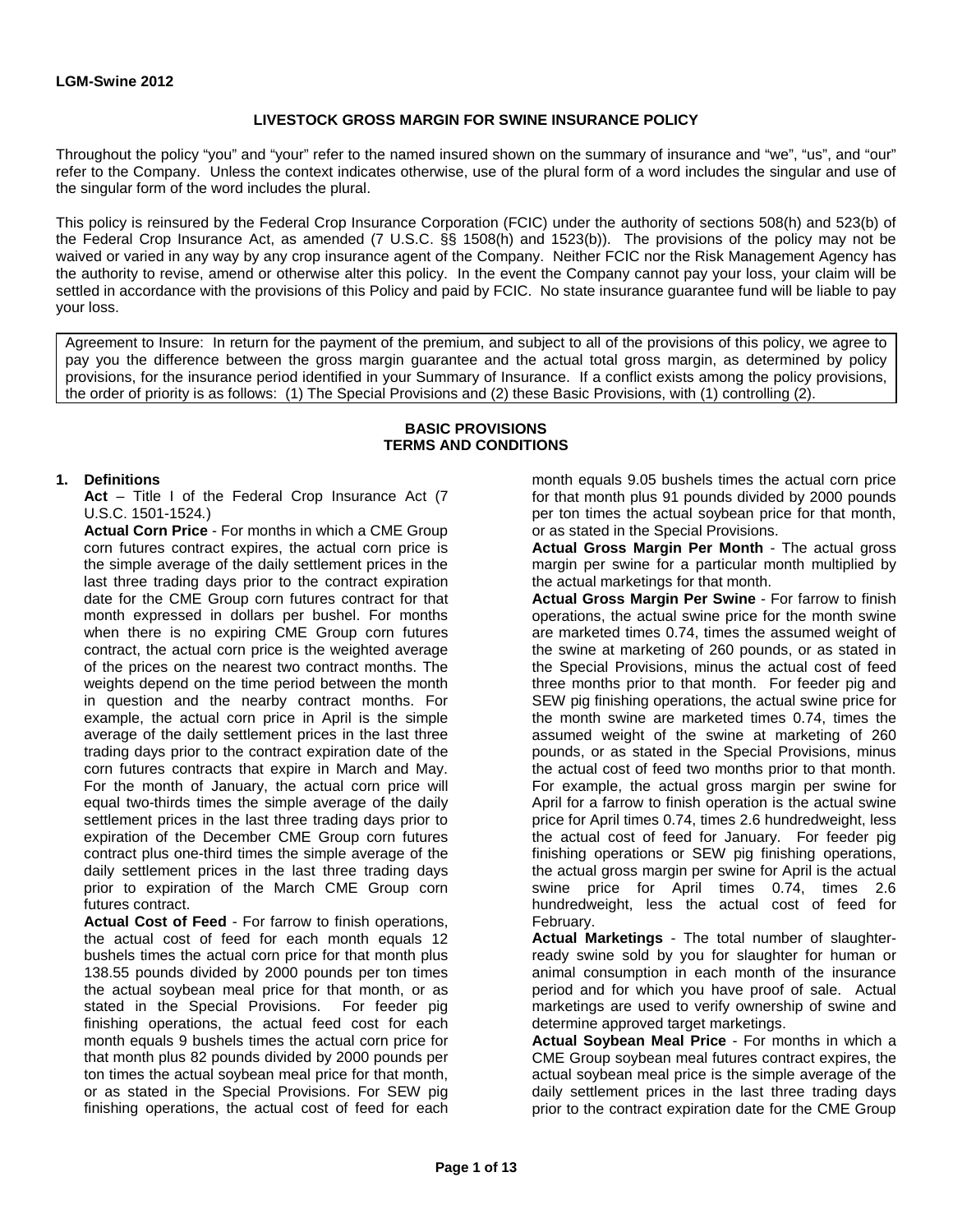soybean meal futures contract for that month expressed in dollars per ton. For months when there is no expiring CME Group soybean meal futures contract, the actual soybean meal price is the weighted average of the prices on the nearest two contract months. The weights depend on the time period between the month in question and the nearby contract months. For example, the actual soybean meal price in April is the simple average of the daily settlement prices in the last three trading days prior to the contract expiration date of the soybean meal futures contracts that expire in March and May.

**Actual Swine Price** - For months in which a CME Group lean hog futures contract expires, the actual swine price is the simple average of the daily settlement prices in the last three trading days prior to the contract expiration date for the CME Group lean hog futures contract for that month expressed in dollars per hundredweight. For months when there is no expiring CME Group lean hog futures contract, the actual swine price is the weighted average of the prices on the nearest two contract months. The weights depend on the time period between the month in question and the nearby contract months. For example, the actual swine price in March is the simple average of the daily settlement prices in the last three trading days prior to the contract expiration date of the lean hog futures contracts that expire in February and April..

**Actual Total Gross Margin** - The target marketings for each month of an insurance period multiplied by the actual gross margin per swine for each month of that insurance period and totaled.

**Application** - The form required to be completed by you and accepted by us before insurance coverage will commence.

**Approved Target Marketings** - The maximum target marketings allowed for the designated months of the applicable insurance period. The producer's Target Marketings for any month may not be more than the producer's Approved Target Marketings. Approved Target Marketings will be based on the lesser of farm capacity or underwriting capacity for the six-month insurance period as determined by the insurance underwriter.

**Assignment of Indemnity** - A transfer of your policy rights, made on our form, and effective when approved by us whereby you assign your right to an indemnity payment to any party of your choice for the insurance period. It is the arrangement whereby you assign your right to an indemnity payment for the crop year but such assignment can only be made to creditors or other persons to whom you have a financial debt or other pecuniary obligation.

**CME Group** - The Chicago Mercantile Exchange Group.

**Company -** The insurance company reinsured by FCIC that is identified on, and issuing, your summary of insurance.

**Consent** - Approval in writing by us allowing you to take a specific action.

**Contract Change Date -** The calendar date by which we make any policy changes available for inspection in the agent's office.

**Coverage** - The insurance provided by this policy, against insured loss of gross margin as shown on your summary of insurance.

**Crop Year** - The twelve-month period, beginning July 1, and ending the following June 30, which is designated by the calendar year in which it ends.

**Date Coverage Begins** - The calendar date the insurance provided by this policy begins.

**Days** - Calendar days.

**Deductible** - The portion of the expected gross margin that you elect not to insure. Allowable deductible amounts range from zero to \$20 per swine in \$2 per swine increments.

**End of insurance period** - The date your insurance provided by this policy ceases.

**Expected Corn Price -** Expected corn prices for months in an insurance period are determined using three-day average settlement prices on CME Group corn futures contracts.

- (a) For months with unexpired corn futures contracts, the expected corn price is the simple average of the CME Group corn futures contract for that month during the expected price measurement period expressed in dollars per bushel. For example, for a sales closing month of February, the expected corn price for July equals the simple average of the daily settlement prices on the CME Group July corn futures contract during the expected price measurement period in February.
- (b) For months with expired corn futures contracts, the expected corn price is the simple average of daily settlement prices for the CME Group corn futures contract for that month expressed in dollars per bushel in the last three trading days prior to contract expiration. For example, for a sales closing month of March, the expected corn price for March is the simple average of the daily settlement prices on the CME Group March corn futures contract for the three trading days prior to sales closing.
- (c) For months without a corn futures contract, the futures prices used to calculate the expected corn price are the weighted average of the futures prices used to calculate the expected corn prices for the two surrounding months which have futures contract. The weights are based on the time difference between the month and the contract months. For example, for the March sales closing date, the expected corn price for June equals one-half times the simple average of the daily settlement prices on the CME Group May corn futures contract during the expected price measurement period in March plus one-half times the simple average of the daily settlement prices on the CME Group July corn futures contract during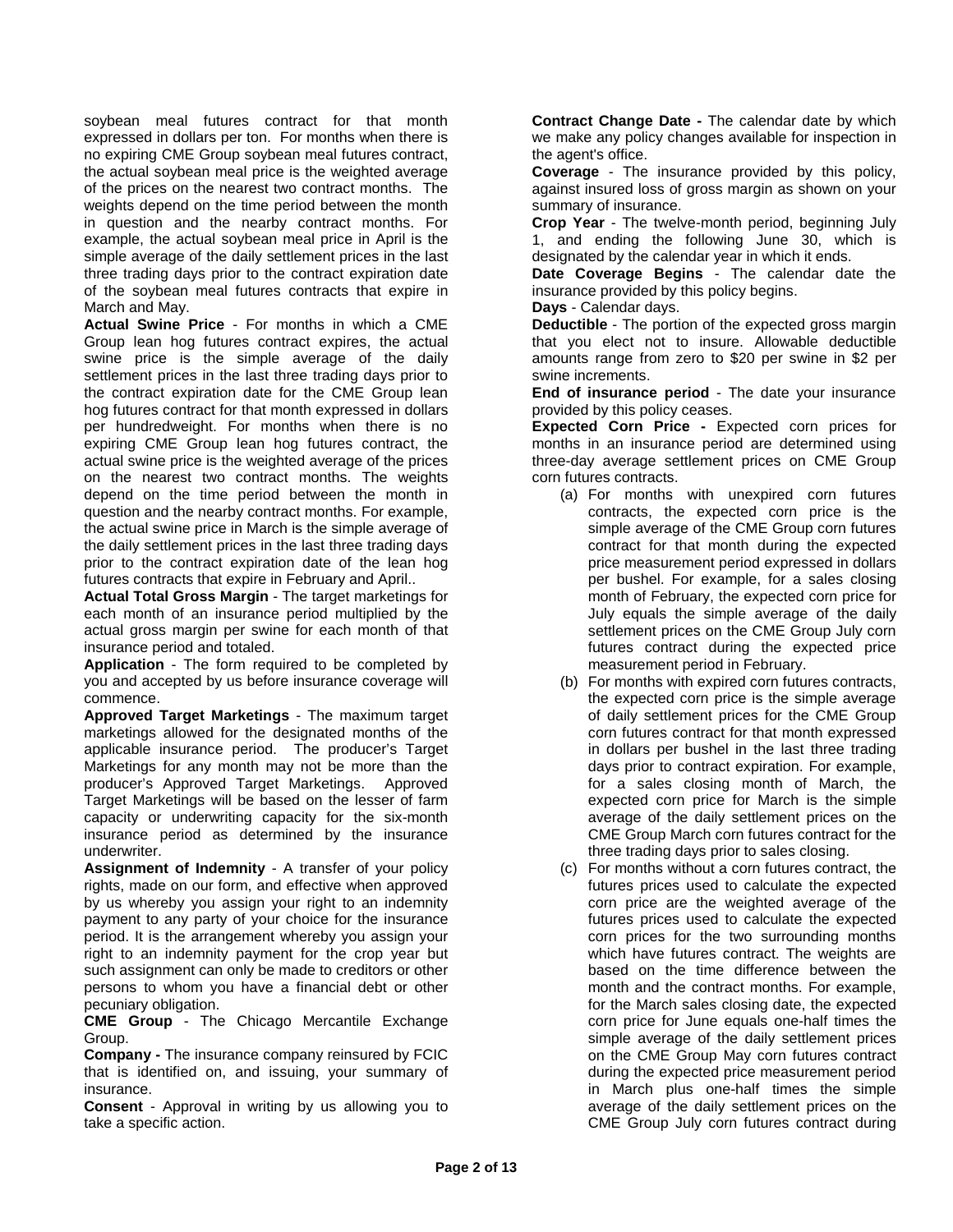the expected price measurement period in March. See the LGM for Swine Commodity Exchange Endorsement for additional detail on exchange prices.

**Expected Cost Of Feed** - For farrow to finish operations, the expected cost of feed for each month equals the sum of 12 bushels times the expected corn price for that month, plus 138.55 pounds divided by 2000 pounds per ton times the expected soybean meal price for that month. For feeder pig finishing operations the expected cost of feed for each month equals the sum of 9 bushels times the expected corn price for that month, plus 82 pounds divided by 2000 pounds per ton times the expected soybean meal price for that month. For SEW pig finishing operations the expected cost of feed for each month equals the sum of 9.05 bushels times the expected corn price for that month, plus 91 pounds divided by 2000 pounds per ton times the expected soybean meal price for that month.

**Expected Gross Margin Per Month** - The expected gross margin per swine multiplied by the target marketings for each month of an insurance period.

**Expected Gross Margin Per Swine** - For farrow to finish operations, expected gross margin per swine is equal to the expected swine price for the month swine are marketed times 0.74, times the assumed weight of the swine at marketing of 260 pounds, or as stated in the Special Provisions, minus the expected cost of feed three months prior to that month. For feeder pig finishing operations or SEW pig finishing operations, the expected gross margin per swine is equal to the expected swine price for the month swine are marketed times 0.74, times the assumed weight of the swine at marketing of 260 pounds, or as stated in the Special Provisions, minus the expected cost of feed two months prior to that month. For example, the expected gross margin per swine for April for a farrow to finish operation is the expected swine price for April times 0.74, times 2.6 hundredweight, less the expected cost of feed for January. For a finishing operation, expected gross margin per swine for April is the expected swine price for April times 0.74, times 2.6 hundredweight, less the expected cost of feed for February.

**Expected Price Measurement Period** – The three trading days prior to and including the last Friday of the month that is a business day on which sales takes place.

**Expected Soybean Meal Price -** Expected soybean meal prices for months in an insurance period are determined using three-day average settlement prices on CME Group soybean meal futures contracts.

(a) For months with unexpired soybean meal futures contracts, the expected soybean meal price is the simple average of the CME Group soybean meal futures contract for that month during the expected price measurement period in the month of the sales closing date expressed in dollars per ton. For example, for a sales closing date in February, the expected soybean meal price for July equals the simple

average of the daily settlement daily settlement prices on the CME Group July soybean meal futures contract during the expected price measurement period in February.

- (b) For months with expired soybean meal futures contracts, the expected soybean meal price is the simple average of daily settlement prices for the CME Group soybean meal futures contract for that month expressed in dollars per ton in the last three trading days prior to sales closing. For example, for a sales closing date in March, the expected soybean meal price for March is the simple average of the daily settlement daily settlement prices on the CME Group March soybean meal futures contract over the last three trading days prior to sales closing.
- (c) For months without a soybean meal futures contract, the futures prices used to calculate the expected soybean meal price are the weighted average of the futures prices used to calculate the expected soybean meal prices for the two surrounding months which have futures contracts. The weights are based on the time difference between the month and the contract months. For example, for the March sales closing date, the expected soybean meal price for June equals one-half times the simple average of the daily settlement prices on the CME Group May soybean meal futures contract during the expected price measurement period plus one-half times the simple average of the daily settlement prices on the CME Group July soybean meal futures contract during the expected price measurement period in March. See the LGM for Swine Commodity Exchange Endorsement for additional detail on exchange prices.

**Expected Swine Price -** Expected swine prices for months in an insurance period are determined using three-day average settlement prices on CME Group lean hog futures contracts.

- (a) For months with unexpired lean hog futures contracts, the expected swine price is the simple average of the CME Group lean hog futures contract for that month during the expected price measurement period expressed in dollars per hundredweight. For example, for a sales closing date in February, the expected swine price for July equals the simple average of the daily settlement prices on the CME Group July lean hog futures contract during the expected price measurement period in February.
- (b) For months without a lean hog futures contract, the futures prices used to calculate the expected swine price are the weighted average of the futures prices used to calculate the expected swine prices for the two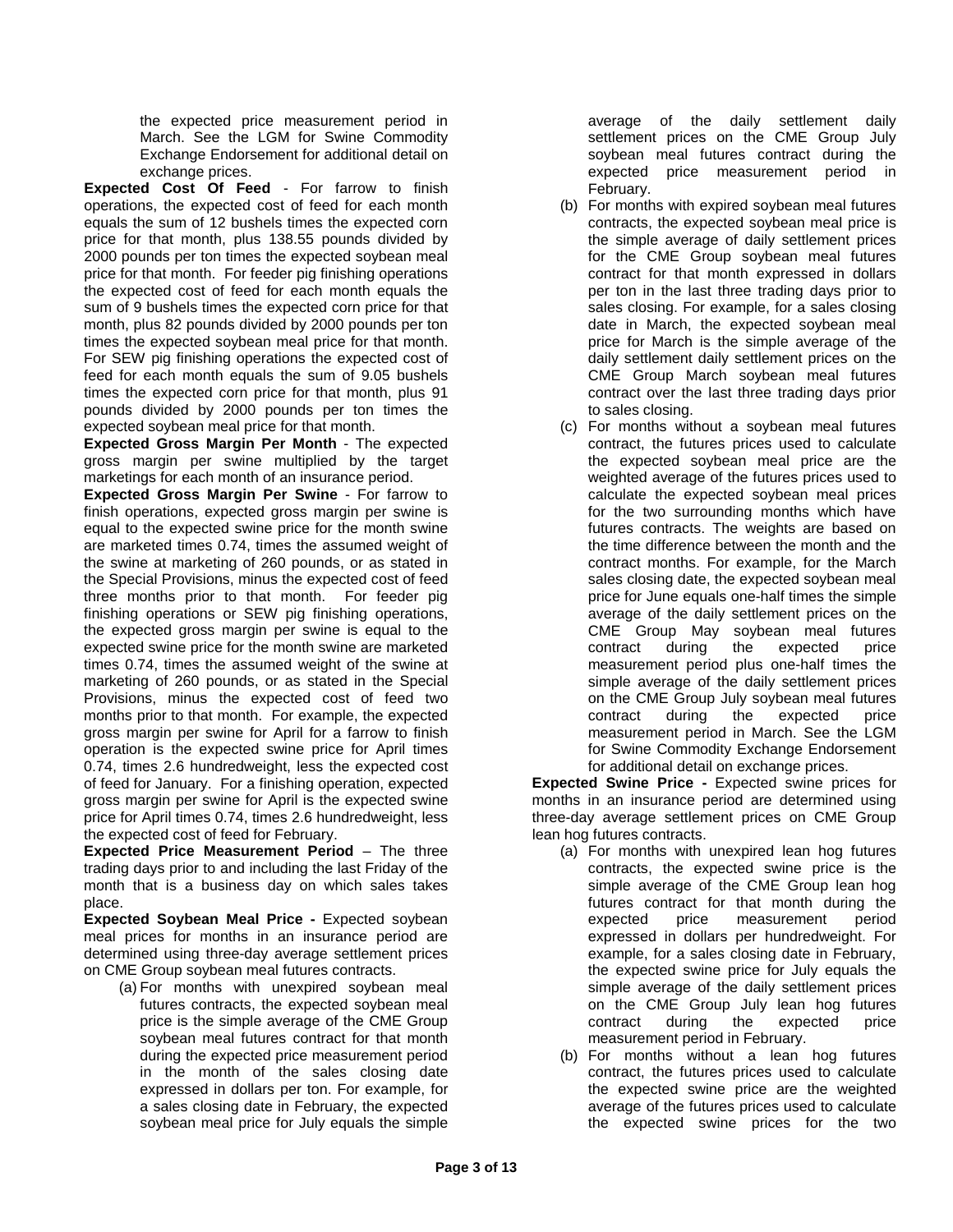surrounding months which have futures contracts. The weights are based on the time difference between the month and the contract months. For example, for the March sales closing date, the expected swine price for September equals one-half times the simple average of the daily settlement prices on the CME Group August lean hog futures contract during the expected price measurement period in March plus one-half times the simple average of the daily settlement prices on the CME Group October lean hog futures contract during the expected price measurement period in March. See the LGM for Swine Commodity Exchange Endorsement for additional detail on exchange prices.

**Expected Total Gross Margin** - The target marketings times the expected gross margin per swine for each month of an insurance period and totaled.

**Farrow to Finish Operation** - A type of farm operation that covers all aspects of breeding, farrowing and raising swine to slaughter.

**FCIC** - The Federal Crop Insurance Corporation, a wholly owned government corporation within USDA.

**Feeder Pig Finishing Operation** - A type of farm operation that specializes in the feeding of swine (feeder pigs) from a weight of approximately 50 pounds to slaughter.

**Gross Margin Guarantee** - The gross margin guarantee for an insurance period is the expected total gross margin for an insurance period minus the deductible times the total of target marketings.

**Insurance Period** - The six-month period designated in the summary of insurance to which this policy is applicable. Swine are not insurable in the first month of any insurance period. See the LGM for Swine Commodity Exchange Endorsement for additional detail on insurance periods.

**Insured** - The person as shown on the summary of insurance as the insured. This term does not extend to any other person having a share or interest in the animals (for example, a partnership, landlord, or any other person) unless also specifically indicated on the summary of insurance as the insured.

**Marketing Report** - A report submitted by you on our form showing for each month your actual marketings for that month of swine insured under this policy. The marketing report must be accompanied by copies of packer sales receipts that provide records of the actual marketings shown on the marketing report.

**Notice of Probable Loss** - Our notice to you of a probable loss on your insured swine.

**Person** - An individual, partnership, association, corporation, estate, trust or other legal entity.

**Policy** - The agreement between you and us consisting of these provisions, the Special Provisions, the summary of insurance, the Commodity Exchange Endorsement, and the applicable regulations published in 7 CFR Chapter IV.

**Premium** - The amount you owe us for this insurance coverage based on your target marketings in accordance with section 5.

**Premium billing date** – The earliest date upon which you will be billed for insurance coverage based on your target marketing report. The premium billing date is the first business day of the month following the last month of the insurance period in which you have target marketings.

**RMA** - Risk Management Agency, an agency within USDA.

**Sales Closing Date** – The last day of the sales period by which your completed application must be received by us. Also, the last date by which you may change your insurance coverage for an insurance period.

**Sales Period** – The period that begins on the last business Friday of the month after review of prices and rates and ends at 8:00 PM Central Time of the following day.

**SEW Pig Finishing Operation** - A type of farm operation that specializes in the feeding of swine (Segregated Early Weaned pigs) from the age of approximately 12 to 21 days to slaughter.

**Share** - The lesser of your percentage interest in the insured livestock as an owner at the time insurance attaches and at the time of sale. Persons who lease or hold some other interest in the livestock other than as an owner are not considered to have a share in the livestock.

**Substantial Beneficial Interest** - An interest held by a person of at least 10 percent in the applicant or insured. All spouses that reside in the household will be considered to have a substantial beneficial interest in the applicant or insured unless the spouse can prove that the swine owned is in a totally separate farming operation in accordance with FCIC procedures and the spouse derives no benefit from the swine farming operation of the insured or applicant.

**Summary of Insurance** - Our statement to you, based upon your application, specifying the insured, the swine, the target marketings, gross margin guarantee and the premium for an insurance period.

**Swine** - Any species of domesticated mammal of the family *Suidae* commonly grown for pork production. Also referred to as hog or pig.

**Target Marketings** - Your determination as to the number of swine you elect to insure in each month during the insurance period. You can only report the number of swine in which you have a share.

**Target Marketings Report** - A report submitted by you on our form showing for each month your target marketings for that month.

**Termination Date** - The calendar date upon which your insurance ceases to be in effect because of nonpayment of any amount due us under the policy, including premium.

**UCM** - FCIC's Underwriting Capacity Manager (UCM) web site. This is a facility through which FCIC manages underwriting capacity for livestock.

**USDA** - The United States Department of Agriculture.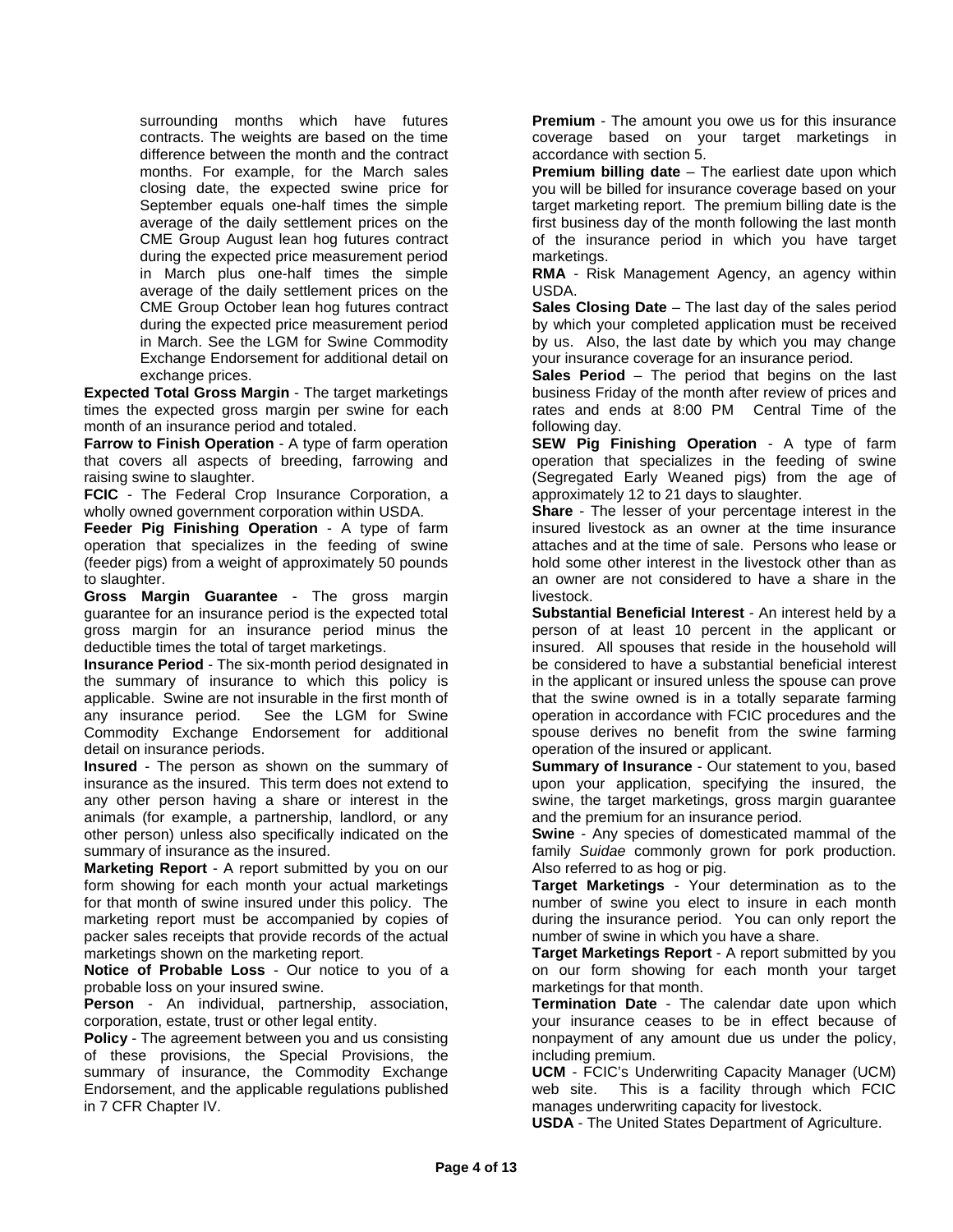**Void** - When the Policy is considered not to have existed for an insurance period as a result of concealment, fraud or misrepresentation.

**Yield Factor** - The factor used to convert lean hog price, carcass price, to live hog price. The factor equals 0.74.

### **2. Life of Policy, Cancellation, and Termination**

- (a) Unless we are notified by FCIC that underwriting capacity for this plan of insurance is available, we will not accept your application or extend insurance for additional insurance periods. Sales for the year will be suspended or terminated if there is insufficient underwriting capacity.
- (b) Your agent does not have authority to bind coverage under this policy. Coverage for the swine described in the application will only become effective when we notify you in writing that your application has been accepted and approved by us, and we issue a written summary of insurance to you.
	- (1) For subsequent insurance periods, coverage will only be effective if there is sufficient underwriting capacity and we issue a written summary of insurance to you.
	- (2) This policy will be available for sale only on business days when FCIC's UCM web site is operational.
- (c) The application must be completed by you and received by us not later than the sales closing date of each insurance period for which insurance coverage is requested. See the LGM for Swine Commodity Exchange Endorsement for additional detail on sales closing dates.
- (d) Insurance coverage will not be provided if you are ineligible under the contract or under any Federal statute or regulation or if you do not have a share in the livestock or livestock products to be insured.
- (e) This is a continuous policy and will remain in effect for each crop year following the acceptance of the original application until canceled by you in accordance with the terms of the policy or terminated by operation of the terms of the policy or by us. In accordance with section 4, FCIC may change the coverage provided from year to year.
- (f) With respect to your application for insurance:
	- (1) You must include your social security number (SSN) if you are an individual (if you are an individual applicant operating as a business, you may provide an employer identification number (EIN) but you must also provide your SSN); or
	- (2) You must include your EIN if you are a person other than an individual;
	- (3) In addition to the requirements of section 2(f)(1) or (2), you must include the following for all persons who have a substantial beneficial interest in you:
		- (i) The SSN for individuals; or (ii) The EIN for persons other than individuals and the SSNs for all

individuals that comprise the person with the EIN if such individuals also have a substantial beneficial interest in you;

- (4) Your application will not be accepted and no insurance will be provided for the year of application if the application does not contain your SSN or EIN. If your application contains an incorrect SSN or EIN for you, your application will be considered not to have been accepted, no insurance will be provided for the year of application and for any subsequent crop years, as applicable, and such policies will be void if:
	- (i) Such number is not corrected by you; or
	- (ii) You correct the SSN or EIN but:
		- (A) You cannot prove that any error was inadvertent (Simply stating the error was inadvertent is not sufficient to prove the error was inadvertent); or
		- (B) It is determined that the incorrect number would have allowed you to obtain disproportionate benefits under the crop insurance program, you are determined to be ineligible for insurance or you could avoid an obligation or requirement under any State or Federal law;
- (5) With respect to persons with a substantial beneficial interest in you:
	- (i) The insurance coverage for all commodities included on your application will be reduced proportionately by the percentage interest in you of persons with a substantial beneficial interest in you (presumed to be 50 percent for spouses of individuals) if the SSNs or EINs of such persons are included on your application, the SSNs or EINs are correct, and the persons with a substantial beneficial interest in you are ineligible for insurance;
	- (ii) Your policies for all commodities included on your application, and for all applicable crop years, will be void if the SSN or EIN of any person with a substantial beneficial interest in you is incorrect or is not included on your application and:
		- (A) Such number is not corrected or provided by you, as applicable;
		- (B) You cannot prove that any error or omission was inadvertent (Simply stating the error or omission was inadvertent is not sufficient to prove the error or omission was inadvertent); or
		- (C) Even after the correct SSN or EIN is provided by you, it is determined that the incorrect or omitted SSN or EIN would have allowed you to obtain disproportionate benefits under the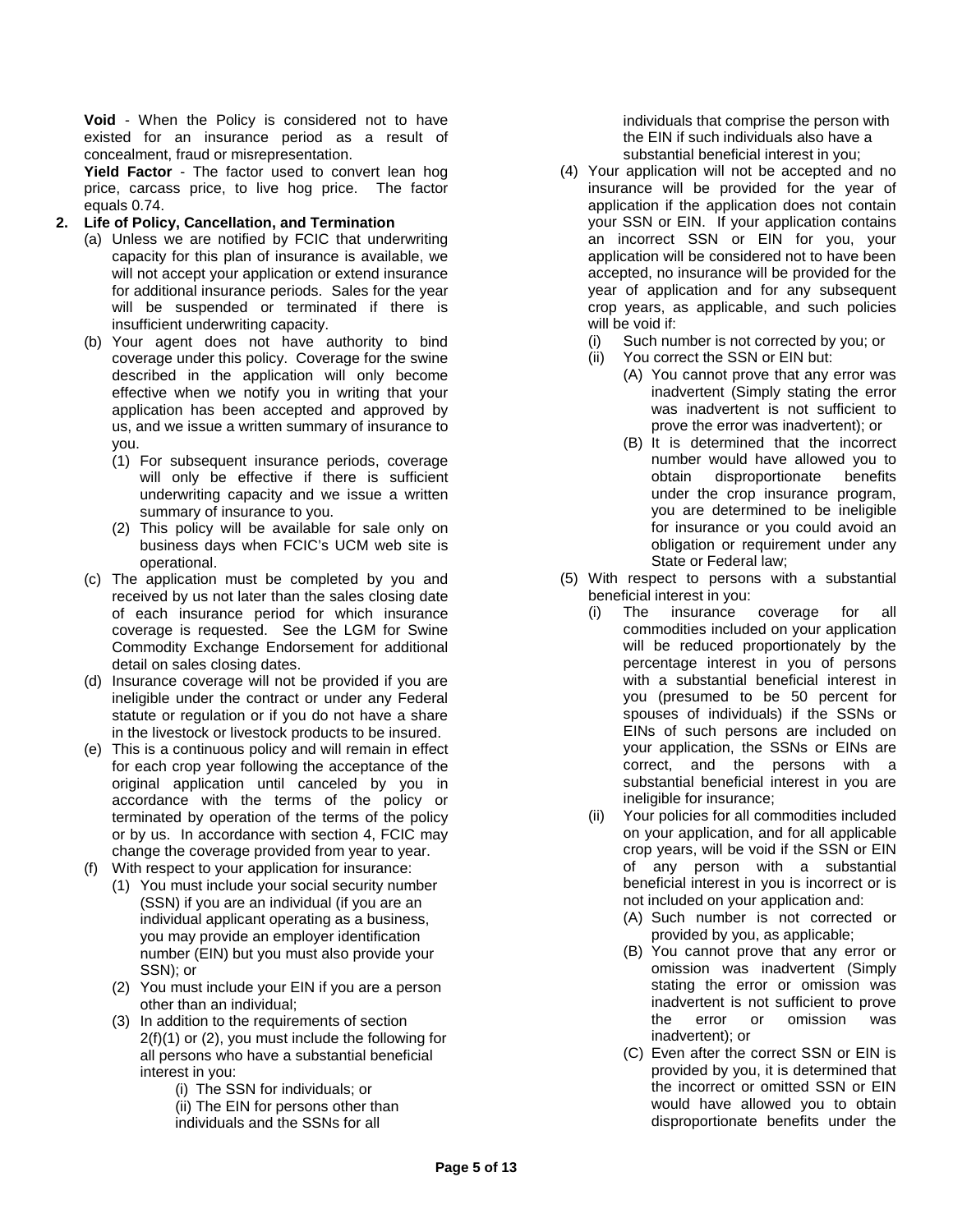crop insurance program, the person with a substantial beneficial interest in you is determined to be ineligible for insurance, or you or the person with a substantial beneficial interest in you could avoid an obligation or requirement under any State or Federal law; or

- (iii) Except as provided in sections 2(b)(6)(ii)(B) and (C), your policies will not be voided if you subsequently provide the correct SSN or EIN for persons with a substantial beneficial interest in you and the persons are eligible for insurance;
- (6) When any of your policies are void under sections  $2(b)(4)$  or  $(5)$ :
	- (i) You must repay any indemnity, prevented planting payment or replant payment that may have been paid for all applicable commodities and crop years;
	- (ii) Even though the policies are void, you will still be required to pay an amount equal to 20 percent of the premium that you would otherwise be required to pay; and
	- (iii) If you previously paid premium or administrative fees, any amount in excess of the amount required in section 2(b)(7)(ii) will be returned to you;
- (7) Notwithstanding any of the provisions in this section, if you certify to an incorrect SSN or EIN, or receive an indemnity, prevented planting payment or replant payment and the SSN or EIN was not correct, you may be subject to civil, criminal or administrative sanctions;
- (8) If any of the information regarding persons with a substantial beneficial interest in you changes after the sales closing date for the previous crop year, you must revise your application by the sales closing date for the current crop year to reflect the correct information. However, if such information changed less than 30 days before the sales closing date for the current crop year, you must revise your application by the sales closing date for the next crop year. If you fail to provide the required revisions, the provisions in section 2(b)(6) will apply; and
- (9) If you are, or a person with a substantial beneficial interest in you is, not eligible to obtain a SSN or EIN, whichever is required, you must request an assigned number for the purposes of this policy from us:
	- (i) A number will be provided only if you can demonstrate you are, or a person with a substantial beneficial interest in you is, eligible to receive Federal benefits;
- (ii) If a number cannot be provided for you in accordance with section 2(b)(10)(i), your application will not be accepted; or
- (iii) If a number cannot be provided for any person with a substantial beneficial interest in you in accordance with section 2(b)(10)(i), the amount of coverage for all crops on the application will be reduced proportionately by the percentage interest of such person in you.
- (g) After acceptance of the application, you may not cancel this policy for the initial crop year. Thereafter, the policy will continue in force for each succeeding crop year unless canceled or terminated as provided below.
- (h) Either you or we may cancel this policy after the initial crop year by providing written notice to the other on or before the cancellation date in accordance with section 2(m).
- (i) Any amount due to us for any policy authorized under the Act will be offset from any indemnity or prevented planting payment due you for this or any other crop insured with us under the authority of the Act.
	- (1) Even if your claim has not yet been paid, you must still pay the premium on or before the termination date for you to remain eligible for insurance.
	- (2) If we offset any amount due us from an indemnity or prevented planting payment owed to you, the date of payment for the purpose of determining whether you have a delinquent debt will be the date that you submit the claim for indemnity in accordance with section 14(e) (Your Duties).
- (j) A delinquent debt for any policy will make you ineligible to obtain crop insurance authorized under the Act for any subsequent crop year and result in termination of all policies in accordance with section 2(j)(2).
	- (1) With respect to ineligibility:
		- (i) Ineligibility for crop insurance will be effective on:
			- (A) The date that a policy was terminated in accordance with section 2(j)(2) for the commodity for which you failed to pay premium, an administrative fee, or any related interest owed, as applicable;
			- (B) The payment due date contained in any notification of indebtedness for any overpaid indemnity, prevented planting payment or replanting payment, if you fail to pay the amount owed, including any related interest owed, as applicable, by such due date;
			- (C) The termination date for the crop year prior to the crop year in which a scheduled payment is due under a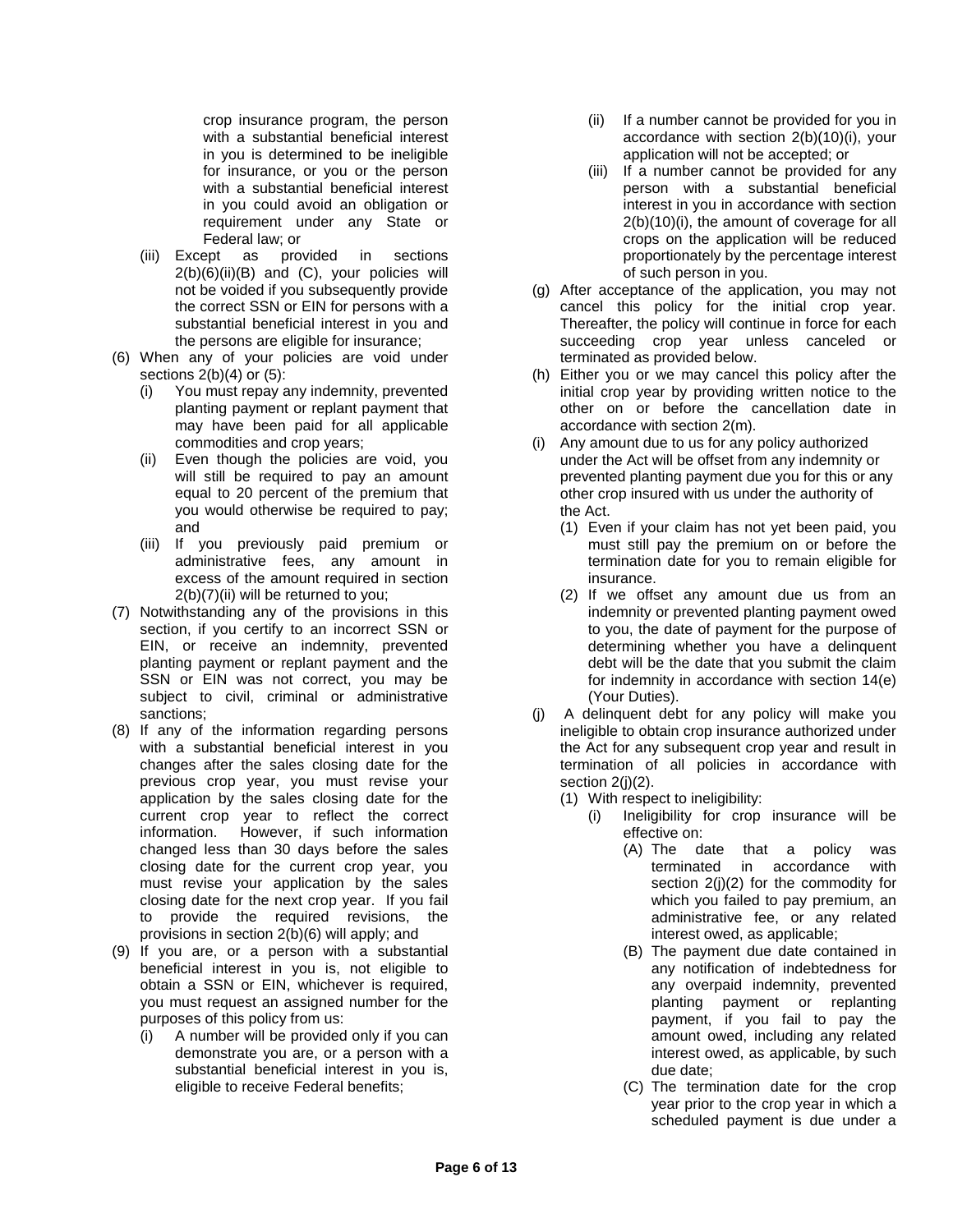written payment agreement if you fail to pay the amount owed by any payment date in any agreement to pay the debt; or

- (D) The termination date the policy was or would have been terminated under sections  $2(j)(2)(i)(A)$ ,  $(B)$  or  $(C)$  if your bankruptcy petition is dismissed before discharge.
- (ii) If you are ineligible and a policy has been terminated in accordance with section 2(j)(2), you will not receive any indemnity, prevented planting payment or replanting payment, if applicable, and such ineligibility and termination of the policy may affect your eligibility for benefits under other USDA programs. Any indemnity, prevented planting payment or replanting payment that may be owed for the policy before it has been terminated will remain owed to you, but may be offset in accordance with section 2(e), unless your policy was terminated in accordance with sections  $2(j)(2)(i)(A)$ , (B), (D) or (E).
- (2) With respect to termination:
	- (i) Termination will be effective on:
		- (A) For a policy with unpaid administrative fees or premiums, the termination date immediately subsequent to the billing date for the crop year (For policies for which the sales closing date is prior to the termination date, such policies will terminate for the current crop year even if insurance attached prior to the termination date. Such termination will be considered effective as of the sales closing date and no insurance will be considered to have attached for the crop year and no indemnity, prevented planting or replant payment will be owed);
		- (B) For a policy with other amounts due, the termination date immediately following the date you have a delinquent debt (For policies for which the sales closing date is prior to the termination date, such policies will terminate for the current crop year even if insurance attached prior to the termination date. Such termination will be considered effective as of the sales closing date and no insurance will be considered to have attached for the crop year and no indemnity, prevented planting or replant payment will be owed);
		- (C) For all other policies that are issued by us under the authority of the Act,

the termination date that coincides with the termination date for the policy with the delinquent debt or, if there is no coincidental termination date, the termination date immediately following the date you become ineligible;

- (D) For execution of a written payment agreement and failure to make any scheduled payment, the termination date for the crop year prior to the crop year in which you failed to make the scheduled payment (for this purpose only, the crop year will start the day after the termination date and end on the next termination date, e.g., if the termination date is November 30 and you fail to make a payment on November 15, 2011, your policy will terminate on November 30, 2010, for the 2011 crop year); or
- (E) For dismissal of a bankruptcy petition before discharge, the termination date the policy was or would have been terminated under sections  $2(j)(2)(i)(A)$ , (B) or (C).
- (ii) For all policies terminated under sections  $2(i)(2)(i)(A)$ , (B), (D) or (E), any indemnities paid subsequent to the termination date must be repaid.
- (iii) Once the policy is terminated, it cannot be reinstated for the current crop year unless the termination was in error. Failure to timely pay because of illness, bad weather, or other such extenuating circumstances is not grounds for reinstatement in the current year.
- (3) To regain eligibility, you must:
	- (i) Repay the delinquent debt in full;
	- (ii) Execute a written payment agreement and make payments in accordance with the agreement (We will not enter into a written payment agreement with you if you have previously failed to make a scheduled payment under the terms of any other payment agreement with us or any other insurance provider); or
	- (iii) File a petition to have your debts discharged in bankruptcy (Dismissal of the bankruptcy petition before discharge will terminate all policies in effect retroactive to the date your policy would have been terminated in accordance with section 2(j)(2)(i)).
- (4) After you become eligible for crop or livestock insurance, if you want to obtain coverage for your crops or livestock, you must submit a new application on or before the sales closing date for the commodity (Since applications for crop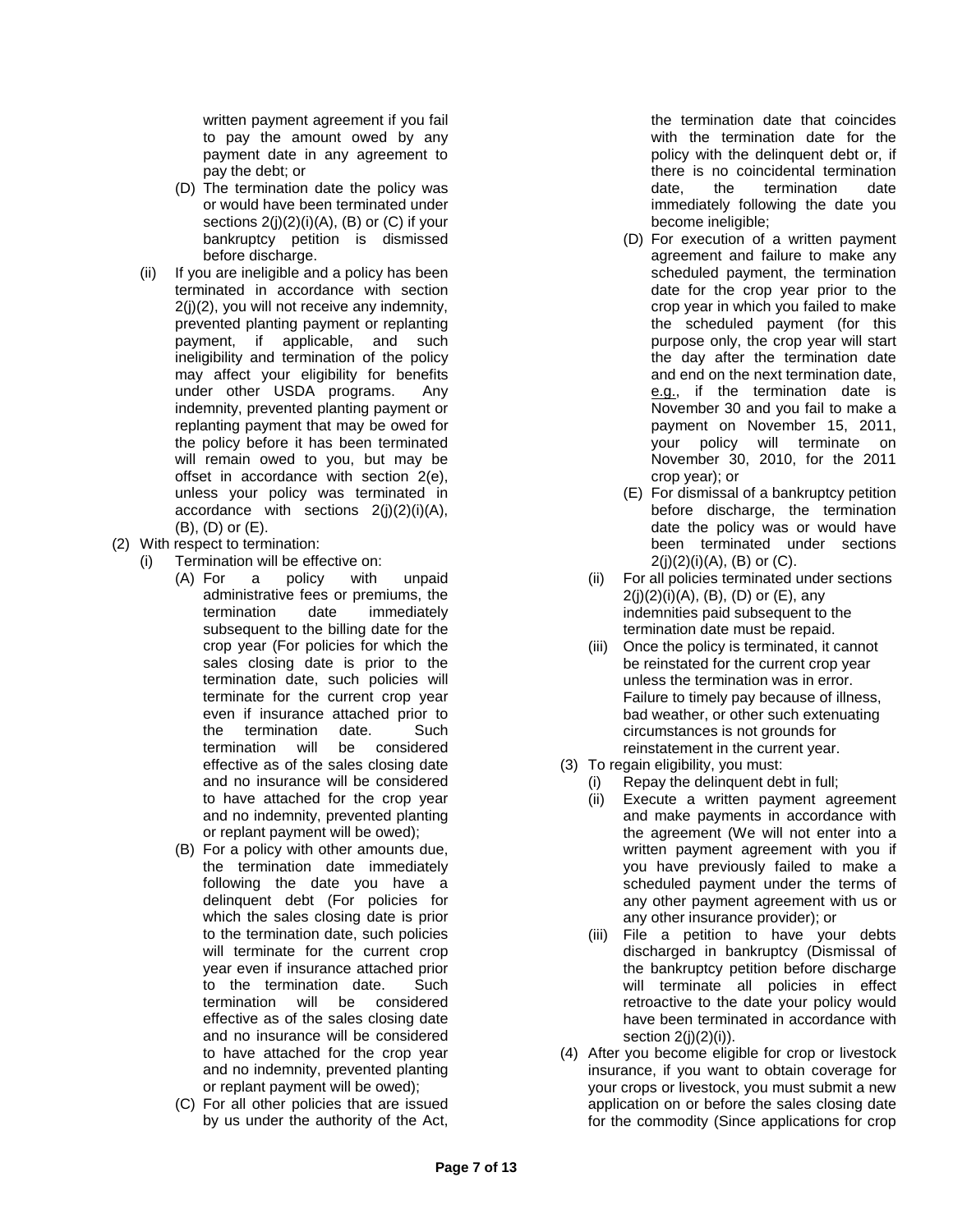insurance cannot be accepted after the sales closing date, if you make any payment after the sales closing date, you cannot apply for insurance until the next crop year).

- (5) For example, for the 2011 crop year, if crop A, with a termination date of October 31, 2010, and crop B, with a termination date of March 15, 2011, are insured and you do not pay the premium for crop A by the termination date, you are ineligible for crop insurance as of October 31, 2010, and crop A's policy is terminated as of that date. Crop B's policy does not terminate until March 15, 2011, and an indemnity for the 2010 crop year may still be owed. If you enter into a written payment agreement on September 25, 2011, the earliest date by which you can obtain crop insurance for crop A is to apply for crop insurance by the October 31, 2011, sales closing date and for crop B is to apply for crop insurance by the March 15, 2012, sales closing date. If you fail to make a payment that was scheduled to be made on April 1, 2012, your policy will terminate as of October 31, 2011, for crop A, and March 15, 2012, for crop B, and no indemnity, prevented planting payment or replant payment will be due for that crop year for either crop. You will not be eligible to apply for crop insurance for any crop until after the amounts owed are paid in full or you file a petition to discharge the debt in bankruptcy.
- (6) If you are determined to be ineligible under section 2(j), persons with a substantial beneficial interest in you may also be ineligible until you become eligible again.
- (k) In cases where there has been a death, disappearance, judicially declared incompetence, or dissolution of any insured person:
	- (1) If any married individual insured dies, disappears, or is judicially declared incompetent, the named insured on the policy will automatically convert to the name of the spouse if:
		- (i) The spouse was included on the policy as having a substantial beneficial interest in the named insured; and
		- (ii) The spouse has a share of the commodity/crop.
	- (2) The provisions in section  $2(k)(3)$  will be applicable if:
		- (i) Any partner, member, shareholder, etc., of an insured entity dies, disappears, or is judicially declared incompetent, and such event automatically dissolves the entity; or
		- (ii) An individual, whose estate is left to a beneficiary other than a spouse or left to the spouse and the criteria in section

2(k)(1) are not met, dies, disappears, or is judicially declared incompetent.

- (3) If section  $2(k)(2)$  applies and the death, disappearance, or judicially declared incompetence occurred:
	- (i) More than 30 days before the cancellation date, the policy is automatically canceled as of the cancellation date and a new application must be submitted; or
	- (ii) Thirty days or less before the cancellation date, or after the cancellation date, the policy will continue in effect through the crop year immediately following the cancellation date and be automatically canceled as of the cancellation date immediately following the end of the insurance period for the crop year, unless canceled by the cancellation date prior to the start of the insurance period:
		- (A) A new application for insurance must be submitted prior to the sales closing date for coverage for the subsequent crop year; and
		- (B) Any indemnity, will be paid to the person or persons determined to be beneficially entitled to the payment and such person or persons must comply with all policy provisions and pay the premium.
- (4) If any insured entity is dissolved for reasons other than death, disappearance, or judicially declared incompetence:
	- (i) Before the cancellation date, the policy is automatically canceled as of the cancellation date and a new application must be submitted; or
	- (ii) On or after the cancellation date, the policy will continue in effect through the crop year immediately following the cancellation date and be automatically canceled as of the cancellation date immediately following the end of the insurance period for the crop year, unless canceled by the cancellation date prior to the start of the insurance period:
		- (A) A new application for insurance must be submitted prior to the sales closing date for coverage for the subsequent crop year; and
		- (B) Any indemnity will be paid to the person or persons determined to be beneficially entitled to the payment and such person or persons must comply with all policy provisions and pay the premium.
- (5) If section  $2(k)(2)$  or (4) applies, a remaining member of the insured person or the beneficiary is required to report to us the death, disappearance, judicial incompetence,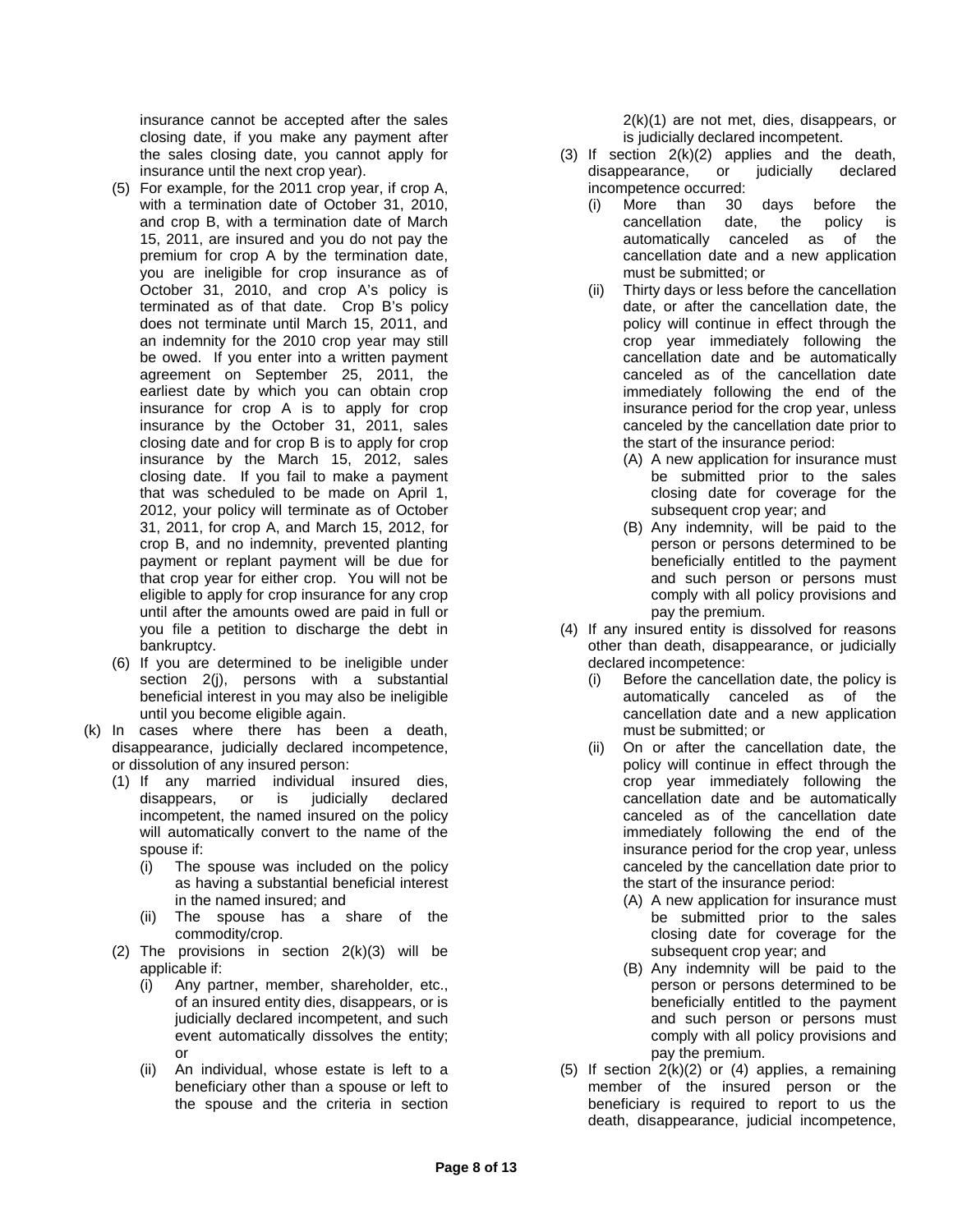or other event that causes dissolution not later than the next cancellation date, except if section 2(k)(3)(ii) applies, notice must be provided by the cancellation date for the next crop year. If notice is not provided timely, the provisions of section 2(k)(2) or (4) will apply retroactive to the date such notice should have been provided and any payments made after the date the policy should have been canceled must be returned.

- (l) We may cancel your policy if no premium is earned for 3 consecutive years.
- (m) The cancellation date is June 30 for all insurance periods.
- (n) When obtaining additional coverage, you must provide information regarding crop insurance coverage on any commodity previously obtained at any other local FSA office or from an approved insurance provider, including the date such insurance was obtained and the amount of the administrative fee.
- (o) Any person may sign any document relative to crop insurance coverage on behalf of any other person covered by such a policy, provided that the person has a properly executed power of attorney or such other legally sufficient document authorizing such person to sign. You are still responsible for the accuracy of all information provided on your behalf and may be subject to the consequences in section 6(g), and any other applicable consequences, if any information has been misreported.

### **3. Insurance Coverages**

- (a) Your gross margin guarantee, deductible amount, and maximum premium for the insurance period are as shown on your summary of insurance.
- (b) You must select a deductible amount by sales closing date.
- (c) You may only select one deductible amount that is applicable for all target marketings.
- (d) Target marketings must be submitted on our form by the sales closing date for each insurance period in which you desire coverage. If target marketings are not submitted by the sales closing date, your target marketings for the insurance period will be zero.
- (e) Target marketings for any month of an insurance period cannot be greater than the approved target marketings for that insurance period. Your target marketings are due at the time of application in the initial insurance period and your target marketings report is due by the sales closing date in subsequent insurance periods.
- (f) No indemnity will be owed, but you will still be responsible for any premiums owed, if we find that your marketing report;
	- (1) Is not supported by written verifiable records in accordance with the definition of marketing report; or
	- (2) Fails to accurately report actual marketings or other material information.
- (g) Under no circumstance will the total number of swine insured exceed 15,000 head in any insurance period, or 30,000 head in any insurance year.
- (h) Sales of LGM for Swine may be suspended if extraordinary events occur that interfere with the effective functioning of the corn, soybean meal, or lean hogs commodity markets as determined by FCIC. Evidence of such events may include, but is not limited to, consecutive limit down moves in the lean hog futures markets or consecutive limit up moves in the corn and soybean meal futures markets.

## **4. Causes of Loss Covered**

This policy provides insurance only for the difference between the actual gross margin and the gross margin guarantee caused by unavoidable natural occurrences, as required by the Act. This policy does not insure against the death or other loss or destruction of your swine, or against any other loss or damage of any kind whatsoever.

## **5. Premium**

- (a) The premium is earned and payable at the time coverage begins.
- (b) Payment of premium with a check that has been returned for insufficient funds will result in your target marketings being reduced to zero for each month of the insurance period and you will have no coverage for swine under this policy.
- (c) The premium amount is shown on your summary of insurance.
- (d) Premium owed by you will be offset from an indemnity due you. The date of payment for the purpose of determining whether you have a delinquent debt will be the date that you submit the claim for indemnity.

# **6. Insurance Period**

- (a) Coverage begins on your swine on the first day of the second calendar month following the month of the sales closing date. For example, for the contract with a sales closing date in January, coverage will begin on March 1.
- (b) Coverage ends at the earliest of:
	- (1) The last month of the insurance period in which you have target marketings;
	- (2) As otherwise specified in the policy.
	- (3) If the end date is on a Saturday, Sunday, or federal holiday, or, if for any reason the relevant report is not available to us for that day or any other day of the ending period, then the actual ending value will be based on the most recent reports made prior to that date.

# **7. Determining Indemnities**

(a) In the case of a payable loss on insured swine, we will send you a notice of probable loss approximately ten days after all actual gross margins applicable for the insurance period are released by RMA. You must submit a marketing report, within 15 days of your receipt of the notice of probable loss.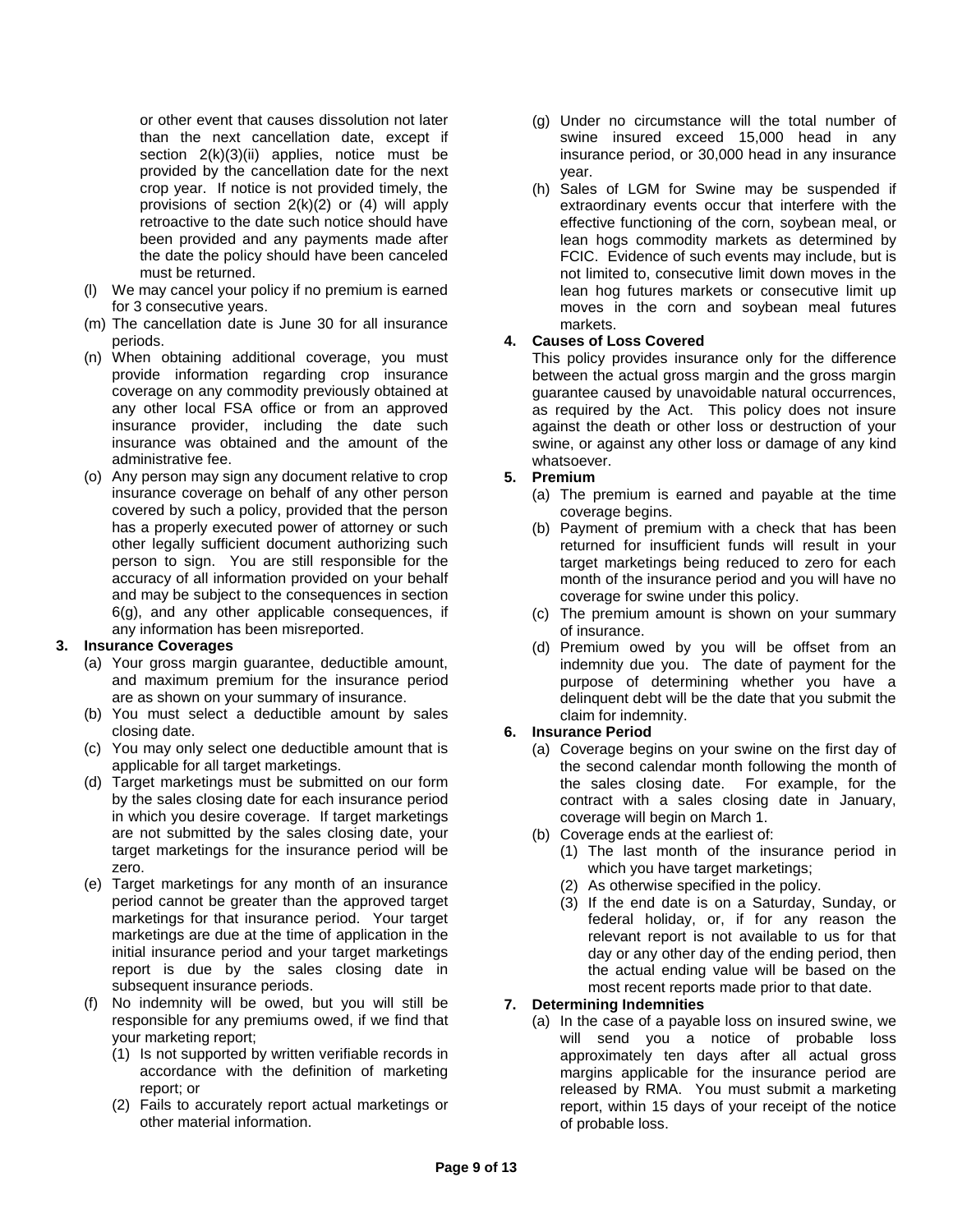- (b) In the event of loss covered by this policy, we will settle your claim by subtracting the actual total gross margin from the gross margin guarantee. If the result is greater than zero, an indemnity will be paid. Under no circumstances will the indemnity be greater than your total target marketings multiplied by the three-day average CME Group lean hog futures price established at the beginning of the insurance period multiplied by the assumed weight of the swine multiplied by the yield factor.
- (c) In the event that the total of actual marketings are less than 75 percent of the total of targeted marketings for the insurance period, indemnities will be reduced by the percentage by which the total of actual marketings for the insurance period fell below the total of targeted marketings for the period.

### **8. Conformity to Food Security Act**

Although your violation of a number of federal statutes, including the Act, may cause cancellation or termination of the policy or may cause the policy to become void, you should be specifically aware that your policy will be canceled if you are determined to be ineligible to receive benefits under the Act due to violation of the controlled substance provisions (title XVII) of the Food Security Act of 1985 (Pub. L. 99-198) and the regulations published at 7 CFR part 400, subpart F. Your policy will be canceled if you are determined, by the appropriate agency, to be in violation of these provisions. We will recover any and all monies paid to you or received by you during your period of ineligibility, and your premium will be refunded, less a reasonable amount for expenses and handling not to exceed 20 percent of the total premium.

# **9. Amounts Due Us**

- (a) Interest will start to accrue on the premium billing date if the check for premium is returned for insufficient funds at the rate of 1.25 percent simple interest per calendar month, or any portion thereof, on any unpaid amount due us.
- (b) For the purpose of any other amounts due us, such as repayment of indemnities found not to have been earned, interest will start to accrue on the date that notice is issued to you for the collection of the unearned amount. Amounts found due under this paragraph will not be charged interest if payment is made within 30 days of issuance of the notice by us. The amount will be considered delinquent if not paid within 30 days of the date the notice is issued by us.
- (c) All amounts paid will be applied first to expenses of collection, if any, second, to the reduction of accrued interest, and then to the reduction of the principal balance.
- (d) If we determine that it is necessary to contract with a collection agency or to employ an attorney to assist in collection, you agree to pay all of the expenses of collection.

(e) Amounts owed to us by you may be collected in part through administrative offset from payments you receive from United States government agencies in accordance with 31 U.S.C. Chapter 37.

### **10. Legal Action Against Us**

- (a) You may not bring legal action against us unless you have complied with all of the policy provisions.
- (b) If you do take legal action against us, you must do so within 12 months after denial of your claim. Suit must be brought in accordance with the provisions of 7 U.S.C. 1508(j).
- (c) Under no circumstances will we be liable for the payment of damages (compensatory, punitive, or other), attorneys' fees, or other charges in connection with any claim for indemnity, whether we approve or disapprove such claim.

## **11. Payment and Interest Limitations**

We will pay simple interest computed on the net indemnity ultimately found to be due by us or by a final judgment of a court of competent jurisdiction, from and including the 61st day after the date you sign, date and submit to us the properly completed marketing report. Interest will be paid only if the reason for our failure to timely pay is **NOT** due to your failure to provide information or other material necessary for the computation or payment of the indemnity. The interest rate will be that established by the Secretary of the Treasury under section 12 of the Contract Disputes Act of 1978 (41 U.S.C. 611) and published in the Federal Register semiannually on or about January 1 and July 1 of each year, and may vary with each publication.

# **12. Concealment, Misrepresentation or Fraud**

- (a) If you have falsely or fraudulently concealed the fact that you are ineligible to receive benefits under the Act or if you or anyone assisting you has concealed or misrepresented any material fact relating to this Policy:
	- (1) This policy will be void for each insurance period in which the concealment, fraud or misrepresentation occurred; and
	- (2) You may be subject to remedial sanctions in accordance with 7 U.S.C. 1515(h) and 7 CFR part 400, subpart R.
- (b) Voidance of this policy will result in you having to reimburse all indemnities paid for the insurance period for which the voidance was effective.
- (c) Voidance will be effective on the first day of the insurance period for the crop year in which the act occurred and will not affect the policy for subsequent insurance periods unless a violation of this section also occurred in such insurance periods.
- (d) Even though this policy is void, you will still be required to pay 20 percent of the premium that you would otherwise be required to pay to offset costs incurred by us in the service of this policy.
- (e) If you are convicted of a felony for knowingly defrauding the government in connection with this policy, you will be permanently debarred from participation of any program administered by the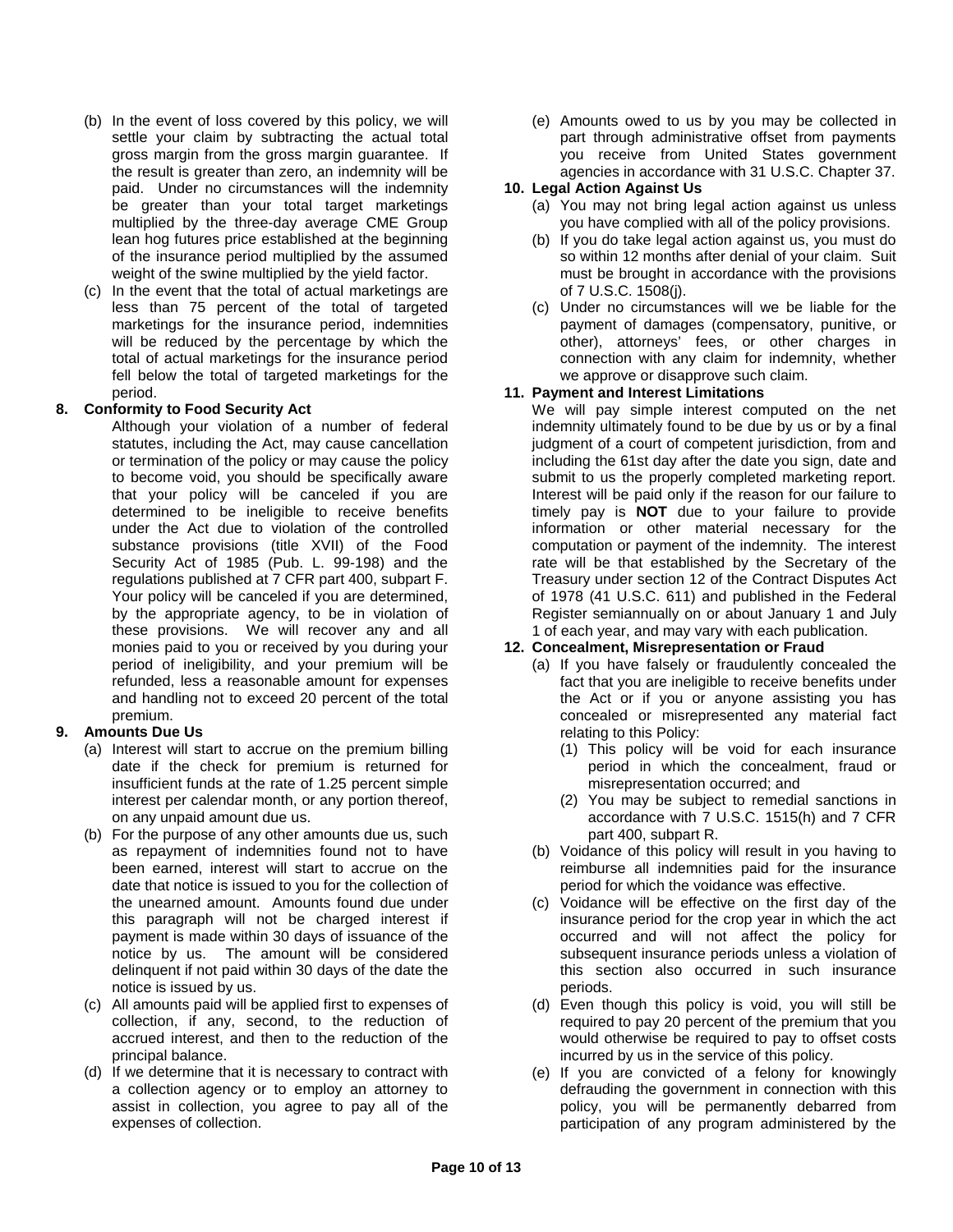U.S. Department of Agriculture. The Secretary may reduce the period of debarment to not less than 10 years.

### **13. Transfer of Coverage and Right to Indemnity**

If you transfer any number of your swine during the insurance period, you may transfer your coverage rights, if the transferee is eligible for crop or livestock insurance.

- (a) We will not be liable for any more than the liability determined in accordance with your policy that existed before the transfer occurred.
- (b) The transfer of coverage rights must be on our form and will not be effective until approved by us in writing.
- (c) Both you and the transferee are jointly and severally liable for the payment of the premium.
- (d) The transferee has all rights and responsibilities under this policy consistent with the transferee's interest.
- (e) If the transferee is not eligible for livestock insurance for any reason, and the transfer occurs before the final 30 days of the insurance period, then the transferred portion of the coverage will be terminated and no premium for that portion will be refunded.

### **14. Assignment of Indemnity**

You may assign to another party your right to an indemnity for the insurance period. The assignment must be on our form and will not be effective until approved in writing by us. The assignee will have the right to submit all loss notices and forms as required by the policy. If you have suffered a loss from an insurable cause and fail to file a marketing report within 15 days after you receive a notice of probable loss, the assignee may submit the marketing report not later than 15 days after the 15-day period has expired. We will honor the terms of the assignment only if we can accurately determine the amount of the claim. However, no action will lie against us for failure to do so.

### **15. Descriptive Headings**

The descriptive headings of the various policy provisions are formulated for convenience only and are not intended to affect the construction or meaning of any of the policy provisions.

### **16. Notices**

(a) All notices required to be given by you must be in writing and received by the insurance agent identified in your application within the designated time unless otherwise provided by the notice requirement. Notices required to be given immediately may be by telephone or in person and confirmed in writing. Time of the notice will be determined by the time of our receipt of the written notice. If the date by which you are required to submit a report or notice falls on Saturday, Sunday, or a federal holiday, or if your agent's office is, for any reason, not open for business on the date you are required to submit such notice or report, such

notice or report must be submitted on the next business day.

(b) All notices and communications required to be sent by us to you will be mailed to the address contained in the summary of insurance. Notice sent to such address will be conclusively presumed to have been received by you. You should advise us immediately of any change of address.

### **17. Applicability of State and Local Statutes**

If the provisions of this policy conflict with statutes of the state or locality in which this policy is issued, the policy provisions will prevail. State and local laws and regulations in conflict with federal statutes or regulations do not apply to this policy.

#### **18. Other Insurance**

You must not obtain any other livestock insurance issued under the authority of the Act on the insured swine. If we determine that more than one policy on the swine is intentional, you may be subject to the sanctions authorized under this policy, the Act, or any other applicable statute. If we determine that the violation was not intentional, the policy with the earliest date of application will be in force and all other policies will be void. Nothing in this paragraph prevents you from obtaining other insurance not issued under the Act.

#### **19. Access to Insured Swine and Records, and Record Retention**

- (a) We, and any employee of USDA, reserve the right to examine the insured swine, and all records relating to the breeding, farrowing, feeding, finishing, and sale of the swine as often as we reasonably require during the record retention period.
- (b) For three years after the end of the insurance period, you must retain, and provide upon our request, or the request of any USDA employee, complete records of the purchase, feeding, shipment, sale, or other disposition of all the insured swine. This requirement also applies to the records to establish the basis for the marketing report for each insurance period. You must also provide upon our request, or the request of any USDA employee, separate records showing the same information from any swine not insured. We may extend the record retention period beyond three years by notifying you of such extension in writing. Your failure to keep and maintain such records will result in no indemnity being due and since the denial of indemnity is based on a breach of the policy for the insurance period, you will still be required to pay all premiums owed.
- (c) Any person designated by us, and any employee of USDA, will, at any time during the record retention period, have access:
	- (1) To any records relating to this insurance at any location where such records may be found or maintained; and
	- (2) To the farm.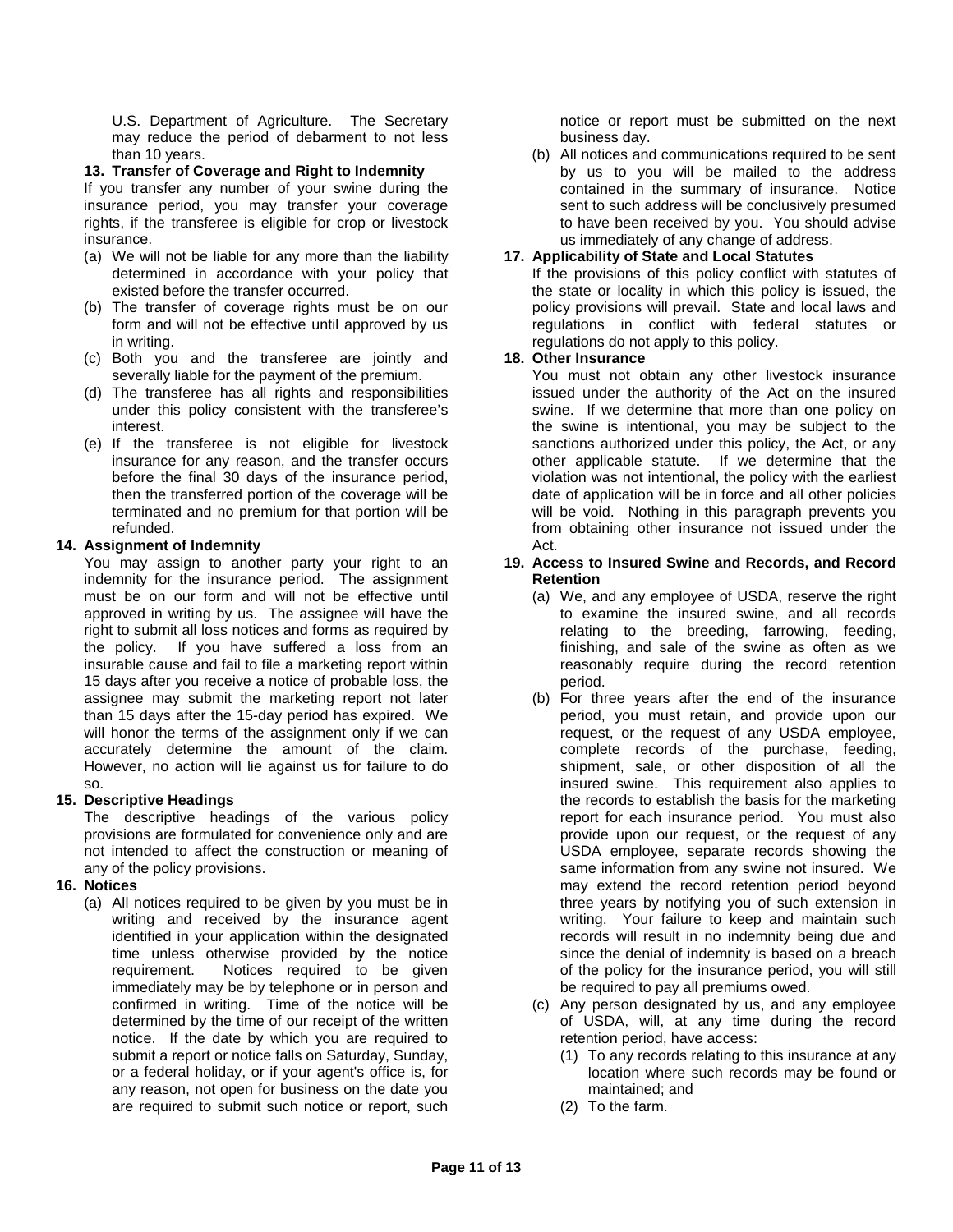(d) By applying for insurance under the authority of the Act or by continuing insurance for which you previously applied, you authorize us, or any person acting for us, to obtain records relating to the insured swine from any person who may have custody of those records including, but not limited to, packers, banks, shippers, sale barns, terminals, cooperatives, associations, and accountants. You must assist us in obtaining all records which we request from third parties.

### **20. Arbitration**

- (a) If you and we fail to agree on any determination made by us, the disagreement may be resolved through mediation in accordance with section 20(g). If resolution cannot be reached through mediation, or you and we do not agree to mediation, the disagreement must be resolved through arbitration in accordance with the rules of the American Arbitration Association (AAA), except as provided in sections 20(c) and (f), and unless rules are established by FCIC for this purpose. Any mediator or arbitrator with a familial, financial or other business relationship to you or us, or our agent or loss adjuster, is disqualified from hearing the dispute.
	- (1) All disputes involving determinations made by us are subject to mediation or arbitration. However, if the dispute in any way involves a policy or procedure interpretation, regarding whether a specific policy provision or procedure is applicable to the situation, how it is applicable, or the meaning of any policy provision or procedure, either you or we must obtain an interpretation from FCIC in accordance with 7 CFR part 400, subpart X or such other procedures as established by FCIC.
		- (i) Any interpretation by FCIC will be binding in any mediation or arbitration.
		- (ii) Failure to obtain any required interpretation from FCIC will result in the nullification of any agreement or award.
		- (iii) An interpretation by FCIC of a policy provision is considered a determination that is a matter of general applicability.
		- (iv) An interpretation by FCIC of a procedure may be appealed to the National Appeals Division in accordance with 7 CFR part 11.
	- (2) Unless the dispute is resolved through mediation, the arbitrator must provide to you and us a written statement describing the issues in dispute, the factual findings, the determinations and the amount and basis for any award and breakdown by claim for any award. The statement must also include any amounts awarded for interest. Failure of the arbitrator to provide such written statement will result in the nullification of all determinations of the arbitrator. All agreements reached through settlement, including those resulting from

mediation, must be in writing and contain at a minimum a statement of the issues in dispute and the amount of the settlement.

- (b) Regardless of whether mediation is elected:
	- (1) The initiation of arbitration proceedings must occur within one year of the date we denied your claim or rendered the determination with which you disagree, whichever is later;
	- (2) If you fail to initiate arbitration in accordance with section 20(b)(1) and complete the process, you will not be able to resolve the dispute through judicial review;
	- (3) If arbitration has been initiated in accordance with section 20(b)(1) and completed, and judicial review is sought, suit must be filed not later than one year after the date the arbitration decision was rendered; and
	- (4) In any suit, if the dispute in any way involves a policy or procedure interpretation, regarding whether a specific policy provision or procedure is applicable to the situation, how it is applicable, or the meaning of any policy provision or procedure, an interpretation must be obtained from FCIC in accordance with 7 CFR part 400, subpart X or such other procedures as established by FCIC. Such interpretation will be binding.
- (c) Any decision rendered in arbitration is binding on you and us unless judicial review is sought in accordance with section 20(b)(3). Notwithstanding any provision in the rules of the AAA, you and we have the right to judicial review of any decision rendered in arbitration.
- (d) If you disagree with any determination made by FCIC or any claim where FCIC is directly involved in the claims process or directs us in the resolution of the claim, you may obtain an administrative review in accordance with 7 CFR part 400, subpart J (administrative review) or appeal in accordance with 7 CFR part 11 (appeal).
	- (1) If you elect to bring suit after completion of any appeal, such suit must be filed against FCIC not later than one year after the date of the decision rendered in such appeal.
	- (2) Such suit must be brought in the United States district court for the district in which the insured acreage is located.
	- (3) Under no circumstances can you recover any attorney fees or other expenses, or any punitive, compensatory or any other damages from FCIC.
- (e) In any mediation, arbitration, appeal, administrative review, reconsideration or judicial process, the terms of this policy, the Act, and the regulations published at 7 CFR chapter IV, including the provisions of 7 CFR part 400, subpart P, are binding. Conflicts between this policy and any state or local laws will be resolved in accordance with section 31. If there are conflicts between any rules